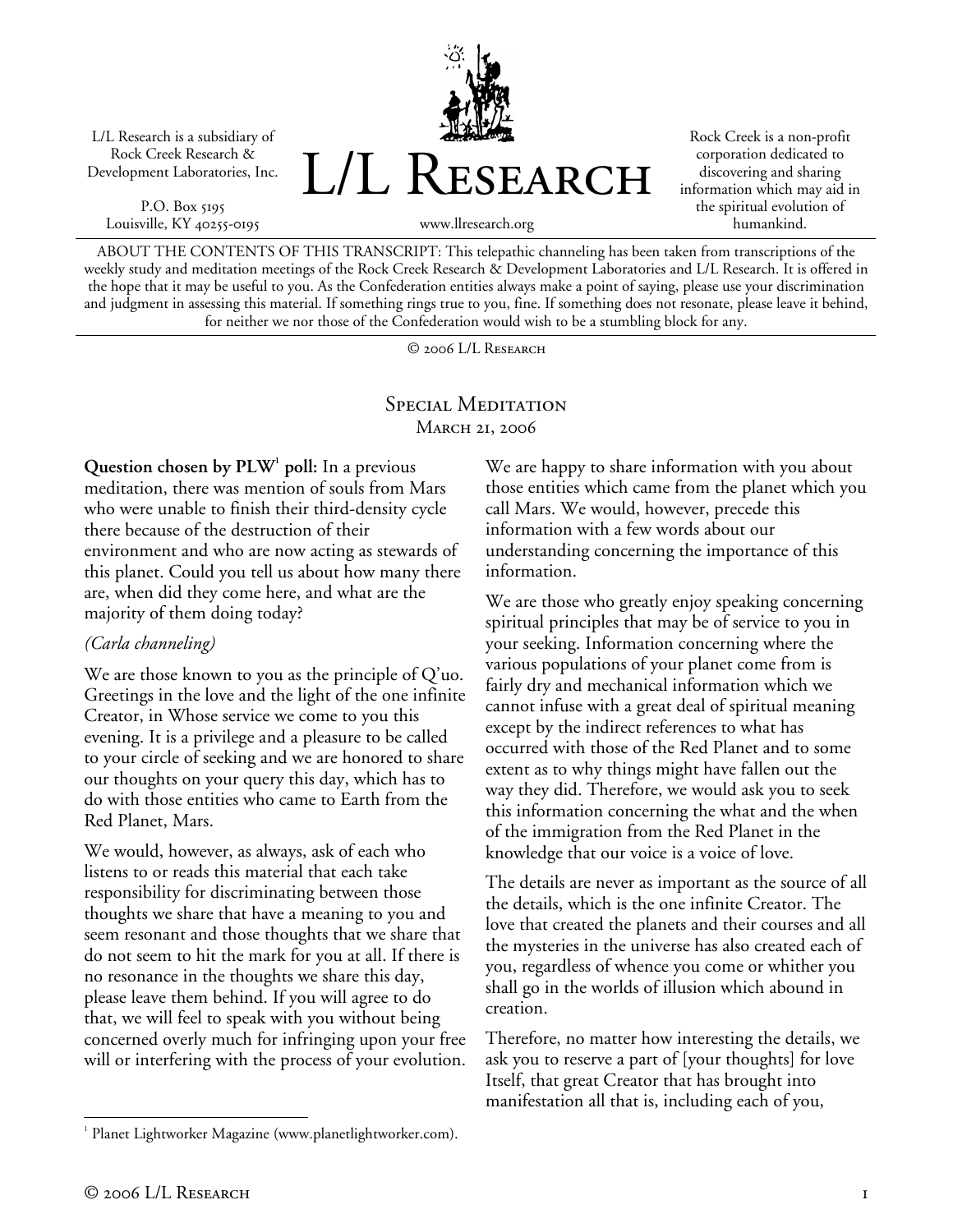whether or not you might have at one time been a part of third density upon the Red Planet.

We shall tell you a story about a series of populations that arrives at Earth for the purpose of joining in the experience of sharing third density with those few people who actually graduated as natives from second-density Earth to the third density Earth.

The first and the largest of these populations was that of Mars. The entities of Mars had made some decisions in the practice of governments upon their planet which resulted in the nature of the surface of their planet changing from a planet which was relatively hospitable to third-density physical vehicles to a planet which was not at all hospitable to thirddensity vehicles. They were not able to finish the cycle of the Density of Choice in third density upon Mars.

The Guardians of this planet went before the Council of Saturn and asked for permission to move that population to Earth. The second-density vehicles available for physical use upon planet Earth at that time were late second-density great-ape bodies, which the guardians felt might be improved upon by articulating facial features a bit more carefully, by altering the set of the body so it would be able to stand upright, and by improving the dexterity of the physical vehicle, especially in the hands. And by creating a larger capacity within the mind that came with that biological species. In essence they created a new and improved great-ape body which looked a good deal like the one you are now enjoying.

The Guardians at that time found, within the space of several hundreds of your years, that they had made what they considered an error in creating the new and improved version of the great ape body used by the denizens from Mars and thereafter used by entering souls from planet Earth or from elsewhere, simply because it was indeed a new and improved physical vehicle that looked like it would be handier to use to the entering souls and their guidance systems.

The Guardians' mistake was in creating better physical vehicle with the attitude that these physical vehicles were better and that the people that inhabited those physical vehicles were special. Naturally, the Guardians were very fond of the incoming population and felt great love for them, as they were placing them carefully and gently upon planet Earth to take up again their search for love.

What they did not anticipate was that the people themselves would feel that they were special. They were aware that their intellect [was more powerful] than other great-ape species that inhabited the Earth at that time. They felt privileged and special. And they created within themselves an attitude of "better than."

The energy of the beings from the Red Planet was naturally somewhat progressive and fiery. They had demonstrated this aggression, this ability to wage war on their home planet and had succeeded in destroying the surface of it as an acceptable environment for third-density life. They carried these biases with them into third density upon this planet.

The very beginning of your cycle of third density upon planet Earth was nearly 76,000 of your years ago, by your counting. The [Martian population] incarnated in what you would call the Middle East and parts of Africa first, their thickest area of population in that area of the planet. Gradually they become the populations that you now know of as the Moslems, the Jewish people, the Palestinians, and others of Middle Eastern heritage.

As the population settled in and began their cycles of reincarnation to gain experience and learn the lessons of love, they spread out, becoming the populations that you now know as the Russian and Eastern Orthodox churches, the Christian church, and the Christian Protestant church as opposed to the Christian Roman Catholic church. All of these populations are heavily "larded" with those originally from planet Mars.

You will note that these entities comprise the bulk of those who believe in one God. The up-side in the belief in one Creator is that it is closer to that mystery of the Creator than the solution which posits many gods. It is our understanding that all things are one, and the infinite Creator is as single as Its universe and creation.

The down-side in believing in one God is that belief that only if you believe in that one God—and believe in a certain way—shall your soul reach heaven. This creates a bias within the religious, and oftentimes the political mind of those [who so